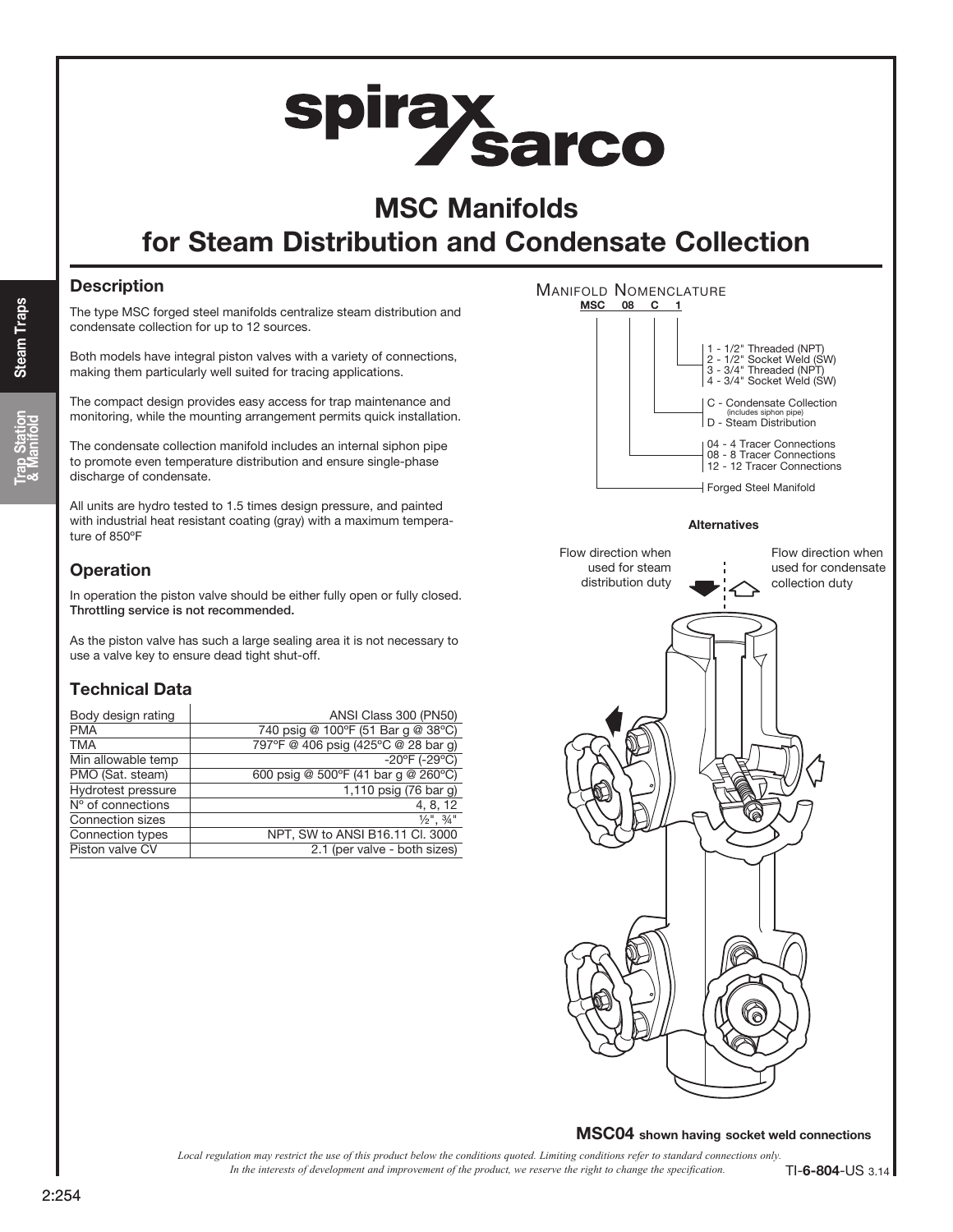

#### **Materials**

| No.            | Part          | <b>Material</b>              |                             |
|----------------|---------------|------------------------------|-----------------------------|
| 1.             | Body          | Carbon steel                 | ASTM A105N or ASTM A350 LF2 |
| $\overline{2}$ | Lower ring    | Graphite and stainless steel |                             |
| 3              | Upper ring    | Graphite and stainless steel |                             |
| $\overline{4}$ | Lantern bush  | <b>Steel</b>                 |                             |
| 5              | Piston        | Stainless steel              | <b>ASTM A479 F316</b>       |
| 6              | Spindle       | Stainless steel              | <b>ASTM A479 F410</b>       |
| $\overline{7}$ | Handwheel     | Carbon steel                 | ASTM A105N                  |
| 8              | Handwheel nut | <b>Steel</b>                 |                             |
| 9              | Bonnet        | Carbon steel                 | ASTM A105N or ASTM A350 LF2 |
| 10             | <b>Studs</b>  | Stainless steel              | <b>ASTM A193 Gr. B8</b>     |
| 11             | <b>Nuts</b>   | Stainless steel              | ASTM A194 Gr. 8             |
| 12             | Washers       | Stainless steel              |                             |
| 13             | Handwheel     | Stainless steel              |                             |
| 14             | Name-plate    | Stainless steel              |                             |

#### Spare parts

The spare parts available are detailed below. For ease of replacement an extractor tool is available for removing the sealing rings.

| <b>Available spares</b> |                      |
|-------------------------|----------------------|
| Sealing ring set        | 2.3                  |
| Valve internals set     | 2, 3, 4, 5, 6, 8, 13 |
| Extractor tool          |                      |

#### How to order spares

Always order spares by using the description given in the column headed 'Available spares' and state the type and size of manifold.

Example: 1 off Sealing ring set for an integral piston valve on a carbon steel manifold MSC04 1/2" socket weld.

TI-6-804-US 3.14

© Spirax Sarco, Inc. 2014

Spirax Sarco, Inc. 2014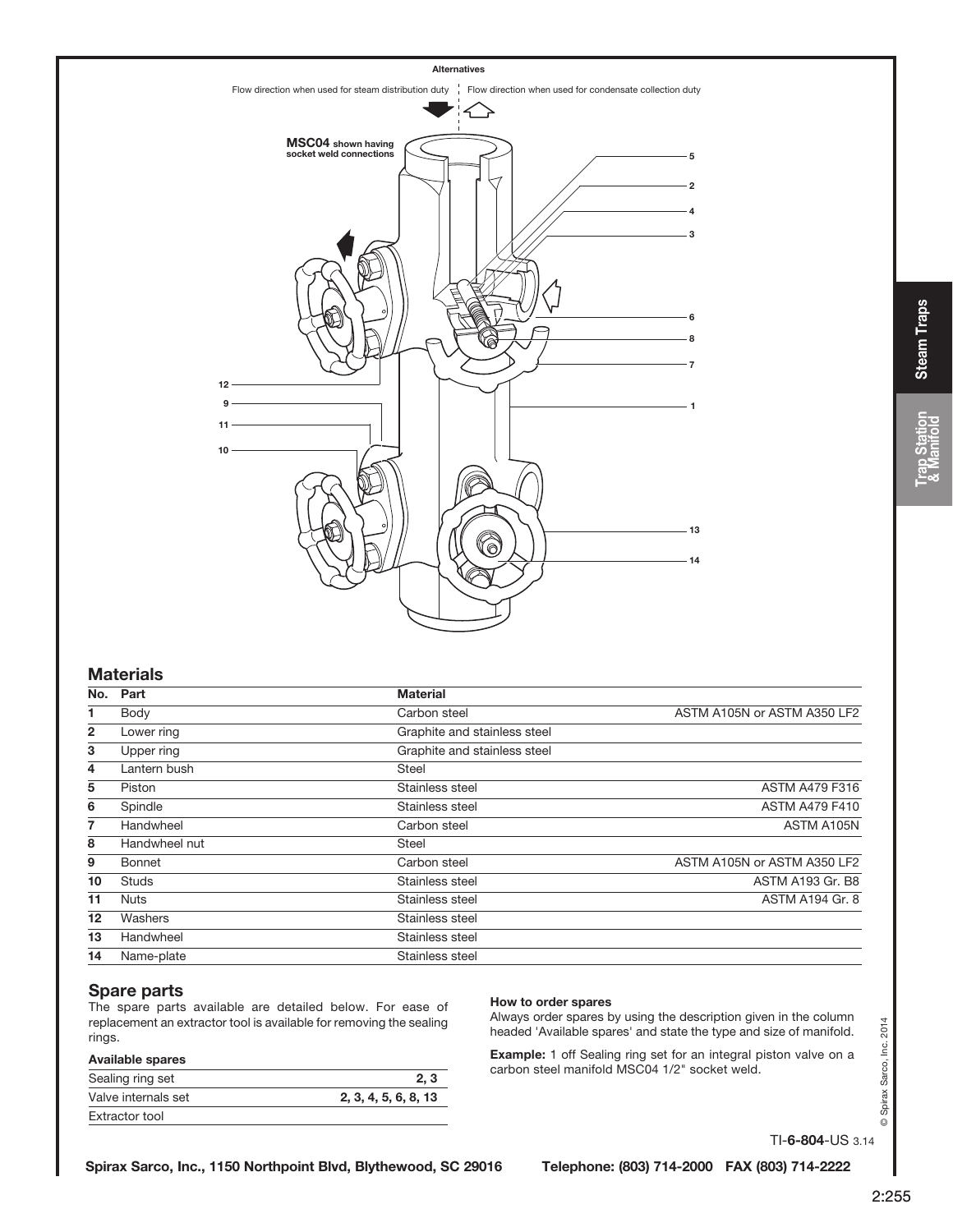

*In the interests of development and improvement of the product, we reserve the right to change the specification. Local regulation may restrict the use of this product below the conditions quoted. Limiting conditions refer to standard connections only.*

**Trap Station**<br>& Manifold